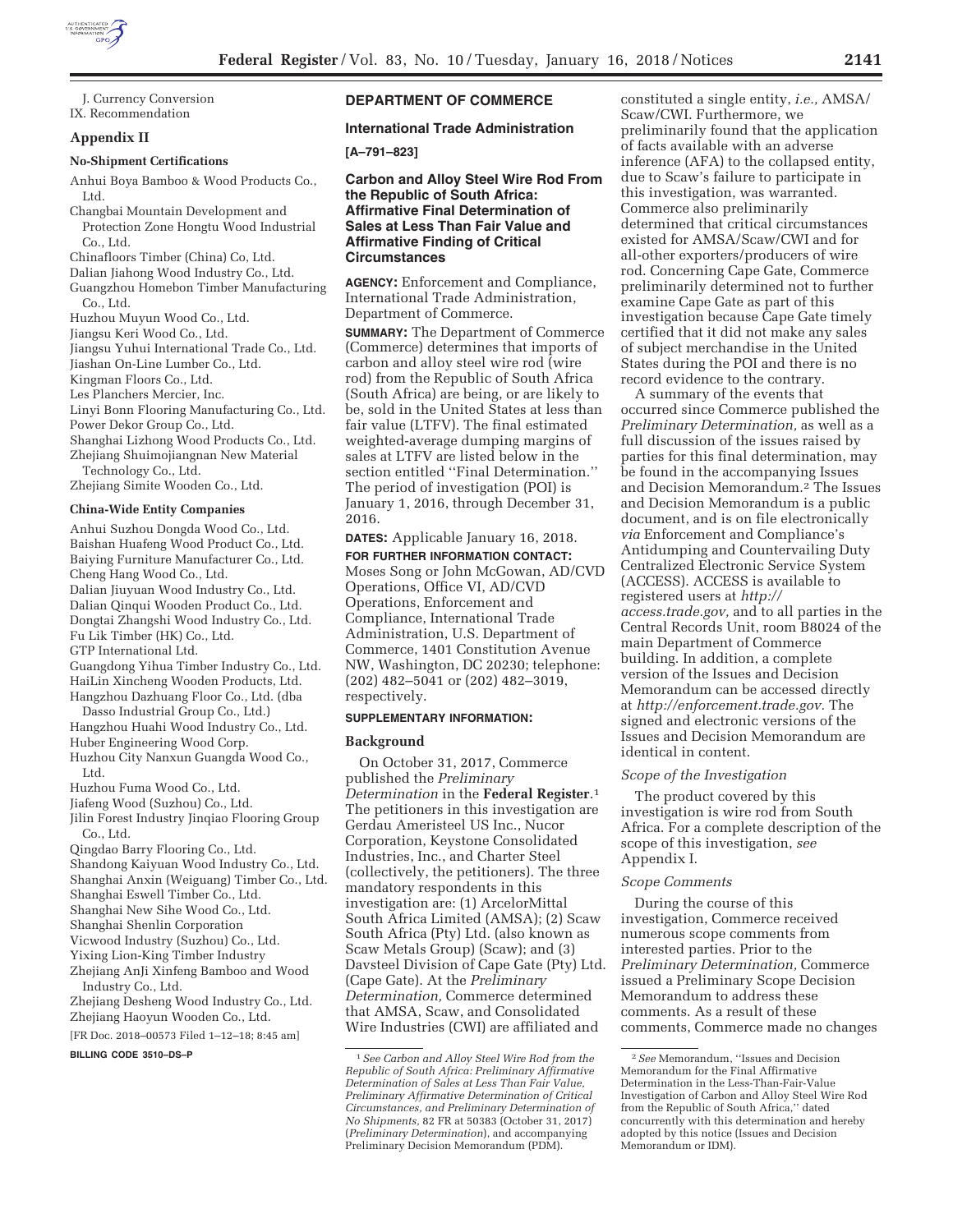to the scope of this investigation as it appeared in the *Initiation Notice.*3

In September 2017, we received scope case and rebuttal briefs. On November 20, 2017, we issued the Final Scope Decision Memorandum in response to these comments in which we did not change the scope of this investigation.4

### *Analysis of Comments Received*

All issues raised in the case and rebuttal briefs that were submitted by interested parties in this investigation are addressed in the Issues and Decision Memorandum. A list of these issues is attached to this notice at Appendix II.

#### *Verification*

As explained in the Issues and Decision Memorandum, Commerce did not conduct verification of AMSA/ Scaw/CWI.

## *Changes Since the Preliminary Determination and Use of Adverse Facts Available*

Commerce has made no changes to the *Preliminary Determination.* As stated in the *Preliminary Determination,*  we found that the application of facts available with an adverse inference with respect to the collapsed entity, *i.e.,*  AMSA/Scaw/CWI, in this investigation, was warranted, in accordance with sections 776(a)(1), 776(a)(2)(A)–(C), and 776(b) of the Act.5

## *Final Affirmative Determination of No Sales*

As stated above in the ''Background'' section, at the *Preliminary Determination,* we found that Cape Gate had no sales of subject merchandise during the POI, and, therefore, we determined not to further examine Cape Gate as part of this investigation. Commerce received no comments

4For discussion of these comments, *see*  Memorandum, ''Carbon and Alloy Steel Wire Rod from Belarus, Italy, the Republic of Korea, the Russian Federation, South Africa, Spain, the Republic of Turkey, Ukraine, the United Arab Emirates, and the United Kingdom: Final Scope Memorandum'' (Final Scope Decision Memorandum), dated November 20, 2017.

5*See Preliminary Determination,* 82 FR at 50383; *see also* PDM at 6–9.

regarding this issue after the *Preliminary Determination.* Thus, for this final determination, we continue to find that Cape Gate had no sales of subject merchandise during the POI. As such, any entries of subject merchandise exported by Cape Gate will be subject to the All-Others Rate.

## *Final Affirmative Determination of Critical Circumstances*

In accordance with section 733(e)(1) of the Act and 19 CFR 351.206, we preliminarily found that critical circumstances exist with respect to AMSA/Scaw/CWI, and all other producers and exporters of wire rod from South Africa (All Others).6 Commerce received no comments regarding this issue after the *Preliminary Determination.* Thus, for this final determination, we continue to find that, in accordance with section 735(a)(3) of the Act and 19 CFR 351.206, critical circumstances exist for imports from all producers and exporters of wire rod from South Africa.

## *All-Others Rate*

As discussed in the *Preliminary Determination,* Commerce based the selection of the all-others rate on the simple average of the two dumping margins calculated for subject merchandise from South Africa alleged in the petition, $7$  in accordance with section  $735(c)(5)(B)$  of the Act, and determined a rate of 135.46 percent. No parties commented on this issue and we made no changes to the all-others rate for this final determination.8

## *Final Determination*

The final estimated weighted-average dumping margins are as follows:

| Exporter/producer                                                                                                                                                  | Fstimated<br>weighted-<br>average<br>dumping<br>margin<br>(percent) |
|--------------------------------------------------------------------------------------------------------------------------------------------------------------------|---------------------------------------------------------------------|
| ArcelorMittal South Africa Lim-<br>ited, Scaw South Africa (Pty)<br>Ltd. (also known as Scaw<br>Metals Group), and Consoli-<br>dated Wire Industries<br>All-Others | 142.26<br>135.46                                                    |

6*See Preliminary Determination,* 82 FR at 50383, 50384; *see also* PDM at 11–16.

#### *Disclosure*

The estimated weighted-average dumping margin assigned to the collapsed entity (*i.e.,* AMSA/Scaw/CWI) in this investigation in the *Preliminary Determination* were based on adverse facts available and Commerce described the method it used to determine the adverse facts available rate in the *Preliminary Determination.* As we made no changes to this margin since the *Preliminary Determination,* no disclosure of calculations is necessary for this final determination.

## *Continuation of Suspension of Liquidation*

In accordance with section  $733(d)(2)$ of the Act, for this final determination, we will direct U. S. Customs and Border Protection (CBP) to suspend liquidation of all entries of wire rod from South Africa, as described in Appendix I to this notice, which were entered, or withdrawn from warehouse, for consumption on or after August 2, 2017 (90 days prior to the date of publication of the *Preliminary Determination*), because we continue to find that critical circumstances exist with regard to imports from all producers and exporters of wire rod from South Africa.

Furthermore, Commerce will instruct CBP to require a cash deposit for such entries of merchandise. Pursuant to section 735(c)(1)(B)(ii) of the Act, CBP shall require a cash deposit equal to the weighted-average amount by which normal value exceeds U.S. price, as follows: (1) For AMSA/Scaw/CWI, the cash deposit rate will be equal to the estimated weighted-average dumping margin which Commerce determined in this final determination; (2) if the exporter is not a firm identified in this investigation but the producer is, then the cash deposit rate will be equal to the estimated weighted-average dumping margin established for the producer of the subject merchandise; (3) the cash deposit rate for all other producers or exporters will be 135.46 percent, as discussed in the ''All-Others Rate'' section, above.

The instructions suspending liquidation will remain in effect until further notice.

## *U.S. International Trade Commission Notification*

In accordance with section 735(d) of the Act, we will notify the U.S. International Trade Commission (ITC) of our final determination of sales at LTFV and final affirmative determination of critical circumstances for South Africa. Because the final determination in this proceeding is affirmative, the ITC will

<sup>3</sup>For discussion of these comments, *see*  Memorandum, ''Carbon and Alloy Steel Wire Rod from Belarus, Italy, the Republic of Korea, the Russian Federation, South Africa, Spain, the Republic of Turkey, Ukraine, the United Arab Emirates, and the United Kingdom: Scope Comments Decision Memorandum for the Preliminary Determination'' (Preliminary Scope Decision Memorandum), dated August 7, 2017; *see also Carbon and Alloy Steel Wire Rod from Belarus, Italy, the Republic of Korea, the Russian Federation, South Africa, Spain, the Republic of Turkey, Ukraine, United Arab Emirates, and United Kingdom: Initiation of Less-Than-Fair-Value Investigations,* 82 FR 19207 (April 20, 2017) (*Initiation Notice*).

<sup>7</sup>*See* the Petitions for the Imposition of Antidumping Duties on Carbon and Alloy Steel Wire Rod from Belarus, Italy, the Republic of Korea, the Russian Federation, the Republic of South Africa, Spain, Turkey, Ukraine, United Arab Emirates, and the United Kingdom, dated March 28, 2017 (the petition).

<sup>8</sup>*See Preliminary Determination,* 82 FR at 50383, 50384–50385.